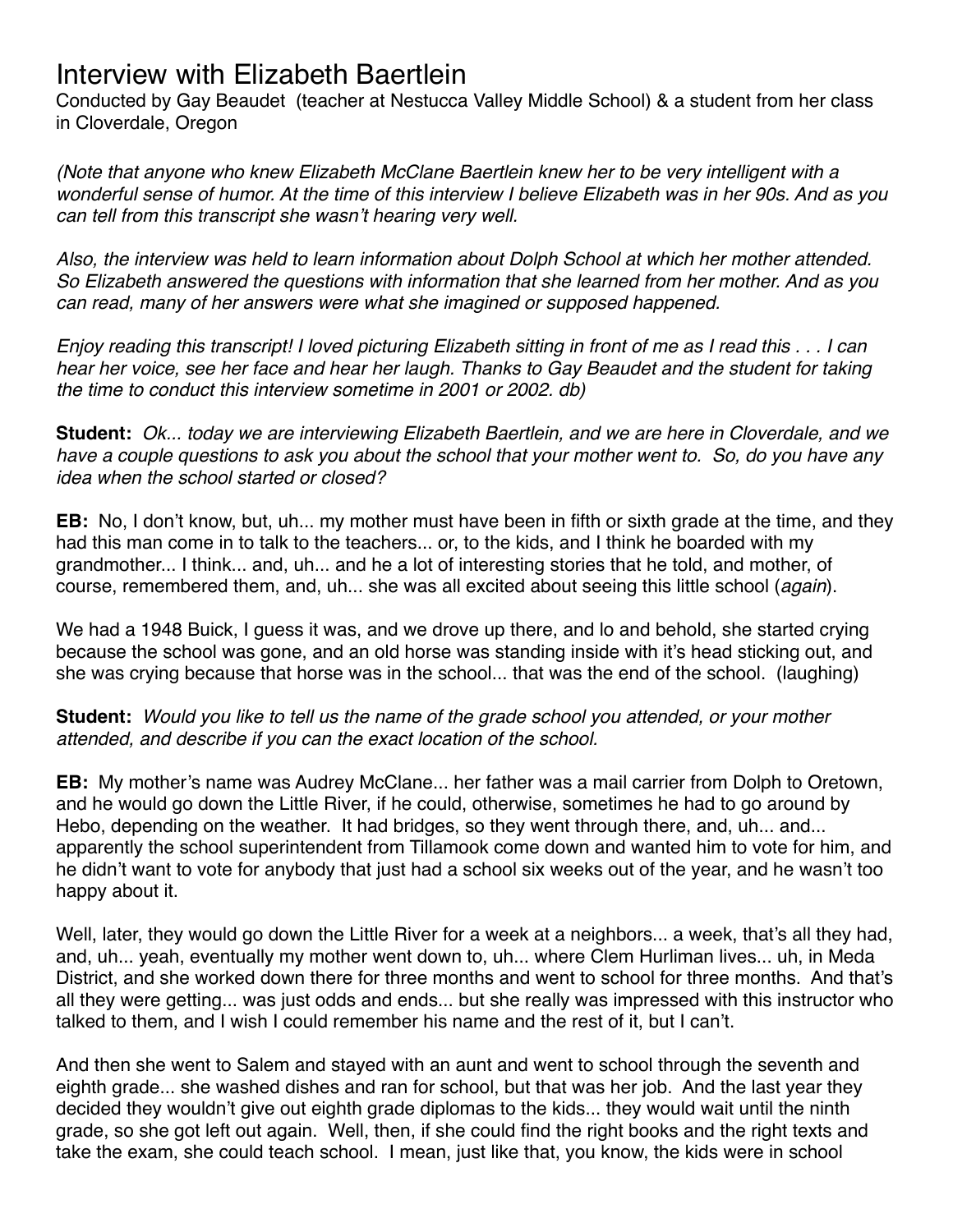Conducted by Gay Beaudet (teacher at Nestucca Valley Middle School) & a student from her class in Cloverdale, Oregon

themselves, then all of a sudden they could teach. Well, that didn't work too well, either, because she couldn't find the books, so he was kinda' left out. And that's about the main thing I know about school. Course she gave me all the details years and years ago, and I've forgotten.

**Student:** *After the school closed, what school did the students who attended go to... after the school closed?*

**EB:** I guess the school just closed down... they didn't have teachers.

**Student:** *Ok... please describe the school building in as much detail as you can tell us about the outside and the inside of the building.*

**EB:** It was a long, green building... big enough for a horse to stick it's head out the window.

**Student:** *Were there coat rooms that you know of, or bathrooms... running water....*

**EB:** Oh, no... there wouldn't be any bathrooms... I suppose some out buildings, I suppose.

**Student:** *Do you know how many numbers of classrooms there were?*

**EB:** I haven't heard anything except about my mother and her sister, and they would put them on a horse together and fasten their coats together... the same time it was obvious to me, that if one fell off, the other would fall, too... but that's the way they rode the horse to get to school.

**Student:** *Was there a stage or a play shed?*

**EB:** Was there a what?

**Student:** *Was there a stage or a shed or anything?*

**EB:** I don't know... they never fell off.. they got to school, anyway.

**Student:** *Was there a bell in the school?*

**EB:** A what?

**Student:** *A bell?*

**EB:** Oh, dear. I don't remember ever hearing about a bell.

**Student:** *Please tell us from where to where the students lived who went to school. Do you know where any of the students lived?*

**EB:** I just don't know who the others were. They were the ones who just lived at Dolph.

**Student:** *How far did your mother have to go to go to school?*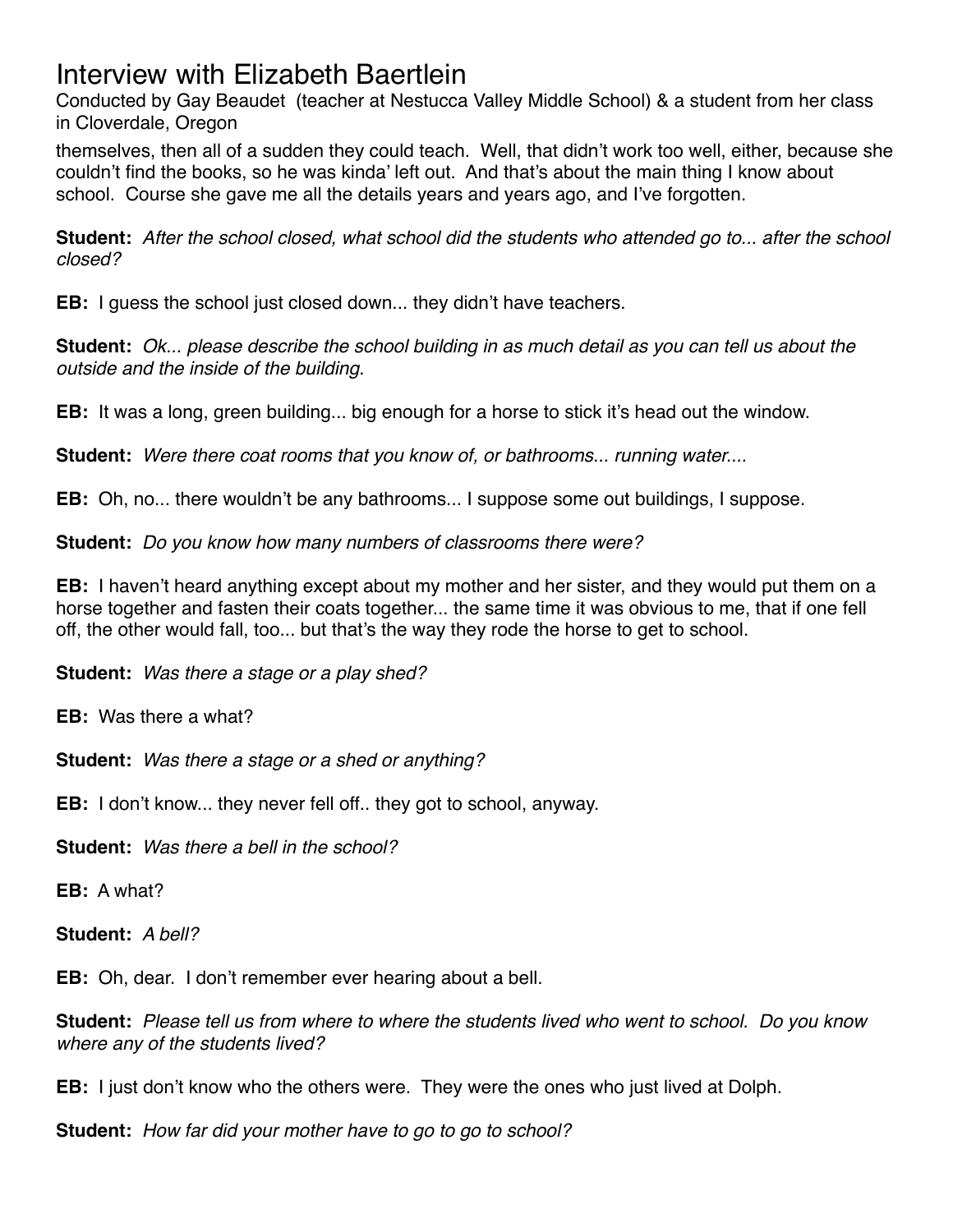Conducted by Gay Beaudet (teacher at Nestucca Valley Middle School) & a student from her class in Cloverdale, Oregon

**EB:** At Meda, she, uh... she was there three months, so she got acquainted with those kids. Well, there were grown-up guys around Meda, and she knew them, but it's all gone out of my mind... I don't know now.

**Student:** *What were all of the ways students got to school? Like how did the students get transportations to and from school?*

**EB:** What what is it?

**Student:** *Transportation, at school... you mentioned horses, were there any other, like.*..

**EB:** They just had to provide their own way to get there.

**Student:** *Were there buggies... like milk trucks... what other ways did they get to school?*

**EB:** Yeah, I guess just take off on their own.

**Student:** *So most of them walked?*

**EB:** They... most of them probably just walked, or ran.

**Student:** *If you can, please tell us what time of the day the school started, and each time it was dismissed.*

**EB:** Well, I have to assume that they started like, nine o'clock in the morning, but then they stopped in the afternoon at three-thirty or four o'clock. That's my guess.

**Student:** *What were the days during the year that school... or that students... what days of the year did students not attend, such as Christmas, Easter, Thanksgiving....*

**EB:** Well, I suppose they had Washington's birthday for a day off, and Christmas... well, this would be during the summer time, you see... it would just be during the summer months....

**Student:** *Please tell us about a typical day at school, from the moment your mother left home to go to school, to when she arrived back home in the afternoon.*

**EB:** Well, I suppose she had to push or pull that horse to get there, and uh... they probably... as I remember the school then, they had a bell that they would ring when school would be taken up, and, uh... I guess have the regular classes, and each kid would be working in his own group.... how many kids there were, I just don't know... it's too far back.

**Student:** *Could you tell us about the regular curriculum?*

**EB:** What?

**Student:** *What kind of curriculum did they study... what subjects did they study?*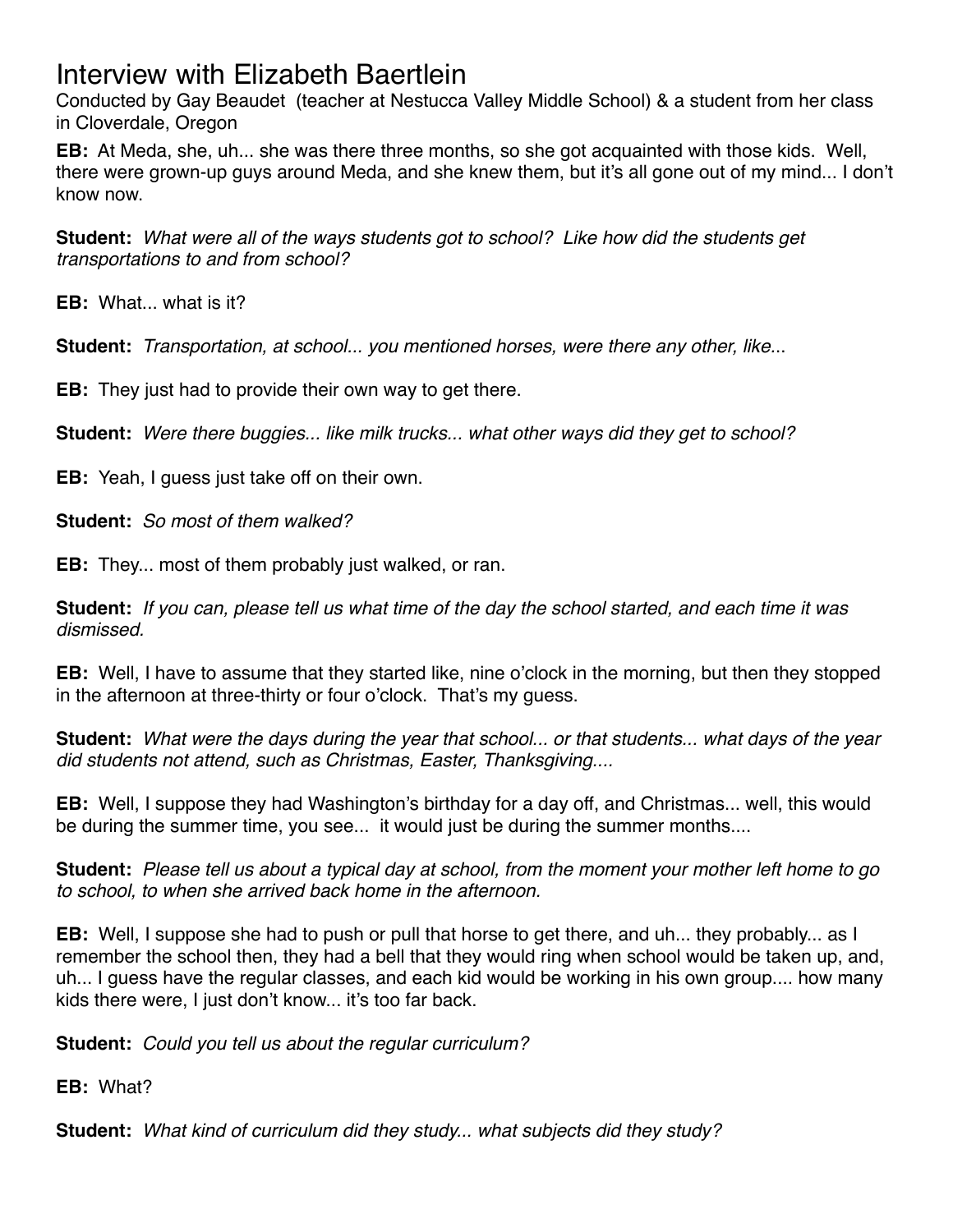Conducted by Gay Beaudet (teacher at Nestucca Valley Middle School) & a student from her class in Cloverdale, Oregon

**EB:** (laughing)... They emphasized reading and, uh... and the math, of course... adding and subtraction and that sort of thing. I imagine it was pretty simple.

**Student:** *Could you tell us if there were any extra curricular activities, like sports or 4-H clubs...*

**EB:** No, I don't remember her talking about them at all.

**Student:** *How were the students taught? Was everyone taught in groups, or were there smaller groups of instruction, or were they individual, or....*

**EB:** Well, I imagine they called for a class, and they'd have one class at a time that got the attention of the teacher. I didn't hear a thing about any discipline or anything... this man seemed to be so interested in telling stories, and they were fascinated just to listen to it.

**Student:** *Did the teacher mostly lecture, or did they use books to study in?*

**EB:** I imagine it was just questions and answers.

**Student:** *Was there much homework?*

**EB:** Oh, I don't think they ever heard of homework.

**Student:** *If someone misbehaved at school, what were some of their punishments?*

**EB:** I don't remember hearing about punishing anybody. I think they were pretty good kids. They might have had a little fun on the side, but I never heard of any punishment.

**Student:** *How were the parents involved in discipline for school behavior?*

**EB:** How were the what?

**Student:** *The parents of the children... how were they involved in the discipline for school behavior?*

**EB:** Well, my guess is that they did what they were told.

**Student:** *Could you tell us about technology in the school? Were there any telephones?*

**EB:** Oh, no, there wouldn't be any telephone there, just for six weeks, you know.

**Student:** *What did the students write with? What did the student typically write with?*

**EB:** I don't get that.

**Student:** *Did they write with pens, pencils..*.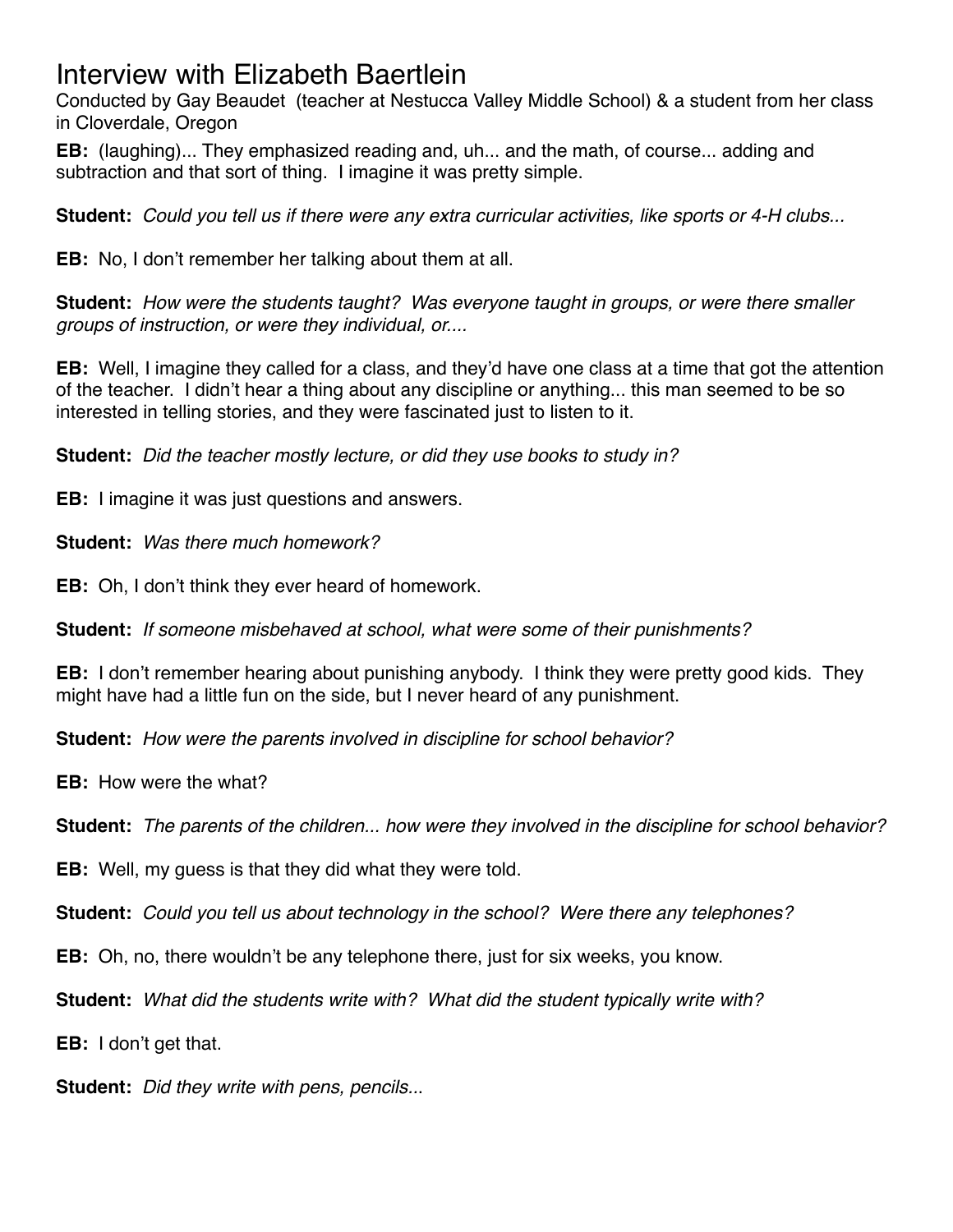Conducted by Gay Beaudet (teacher at Nestucca Valley Middle School) & a student from her class in Cloverdale, Oregon

**EB:** Oh. I don't know whether they had Palmer method then or not... we did go through a series of the Palmer method about, oh, like you make the rolls, and turn and colors or whatever, but I don't know whether they do that now or not.

**Student:** *What would happen if a student was hurt at school, or if there was some other emergency?*

**EB:** I imagine that the neighbors would just go over together and make sure that the building was there and safe, and that was it. They had directors... one time my grandmother was... she was the clerk for the school.

**Student:** *Was the community involved in the school, and how... was there a parent support club?*

**EB:** No, there wouldn't be anything.. the only thing they'd do was send the kids to school and get them all, and get them all into their old clothes and do the home chores and get up in the morning and start all over and go to school again.

**Student:** *Was the school building used for other community functions, or was it only for the six weeks that school was in....*

**EB:** It was just that one building that I ever saw... big enough for a horse to stand inside (chuckling)...

**Student:** *Well, if you can remember any of the names of the teachers or administrators, would you like to tell us?*

**EB:** Well, my mother was really interested in school, and she really wanted to be a teacher, but he just couldn't do it.

**Student:** *So what were some of the games that your mother played at recess? Did they have like hopscotch, jump rope, tag..*.

**EB:** Oh, I suppose they'd play, uh... I don't know about hopscotch, but they'd have a baseball team, and if the teacher and enough kids, they'd play Auntie Over, over the building, and if there wasn't, I guess they just threw the ball at one another. I don't know. (laughing)

**Student:** *Are there any stories that you remember about things that happened at school, or concerning school?*

**EB:** No. See, mother was born in 1884, and I was born in 1907... there's a gap there.

**Student:** *Do you remember when... with... where she was born?*

**EB:** What?

**Student:** *Do you remember where your mother was born?*

**EB:** Well, she was born in Salem. The family came to Salem as missionaries... this was way back in the thirties, and they came from the east coast... went around the Horn of South America and Hawaii,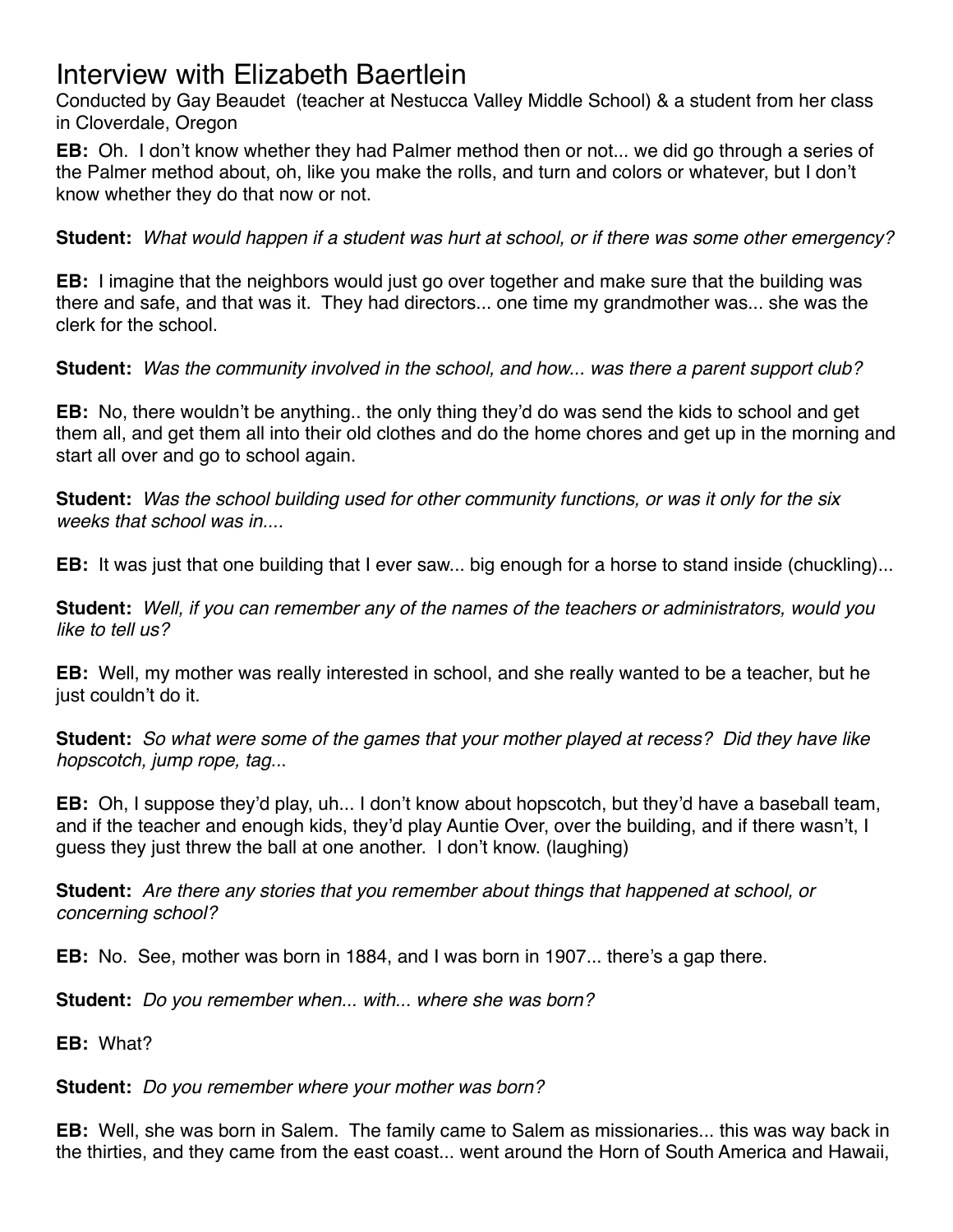Conducted by Gay Beaudet (teacher at Nestucca Valley Middle School) & a student from her class in Cloverdale, Oregon

and then come back and went up the Willamette to Salem... that's the way they got there. And they're still working in the same schools... the same buildings... my daughter works in some of them, and uh.... she works... she's director of the Bible schools... there's two in Salem... a big one in Salem, and one smaller one out of the town, and, uh... he's in charge of the Bibles for both schools. She was here yesterday, but she only gets out here once a week.

**Student:** *What is your ancestry? What is your ancestry?*

**EB:** Well, as near as I can figure it out... it went so far back.. that I guess we're Irish and English and Scottish, and then I married a German... that's how I got the name of Baertlein.

**Student:** *Hmmm.... could you describe any significant events that your mother had during her childhood? Were there any significant events your mother had in her childhood?*

**EB:** Well, I think she just worked all the time, and, uh... she was one.... so I was the first one to go through college from Cloverdale high school, and the idea was to send me over there and learn home economics and come back and put in the department in the high school. That was my job, and I made it in four years.

**Student:** *Could you tell us about some chores or responsibilities your mother had while growing up?*

**EB:** Oh, I remember her telling about washing dishes for people and running to school to get there on time. That's all I remember.

**Student:** *What were some of your mother's favorite games or hobbies?*

**EB:** I never heard of any games. I suppose they played baseball, bat ball or something like that. I don't remember how many went to that school.

**Student:** *Does your mother remember a lot about her mother and father, which would be your grandmother and grandfather?*

**EB:** Yes... he lost his eye... when he... wait a minute... he carried the mail down the Little Nestucca to Oretown, and part of the time, he had to... during the winter time, he had to go back and over at Hebo to get across, and, uh... he would take one day to go to Dolph and pick up the mail, and he'd get it home... they lived down on the Little Nestucca... and then the next day he'd take it on down to Oretown and come back, so I think he made about three trips a week.

**Student:** *What was some of the best advice your mother got from your grandmother and your grandfather?*

**EB:** Well, I remember my grandfather, and he was almost blind, and, um... he'd sit me down and brush my hair and braid it... I remember that... he'd braid my hair for me.

**Student:** *Could you tell us about any accomplishments or occupations your mother had during her life?*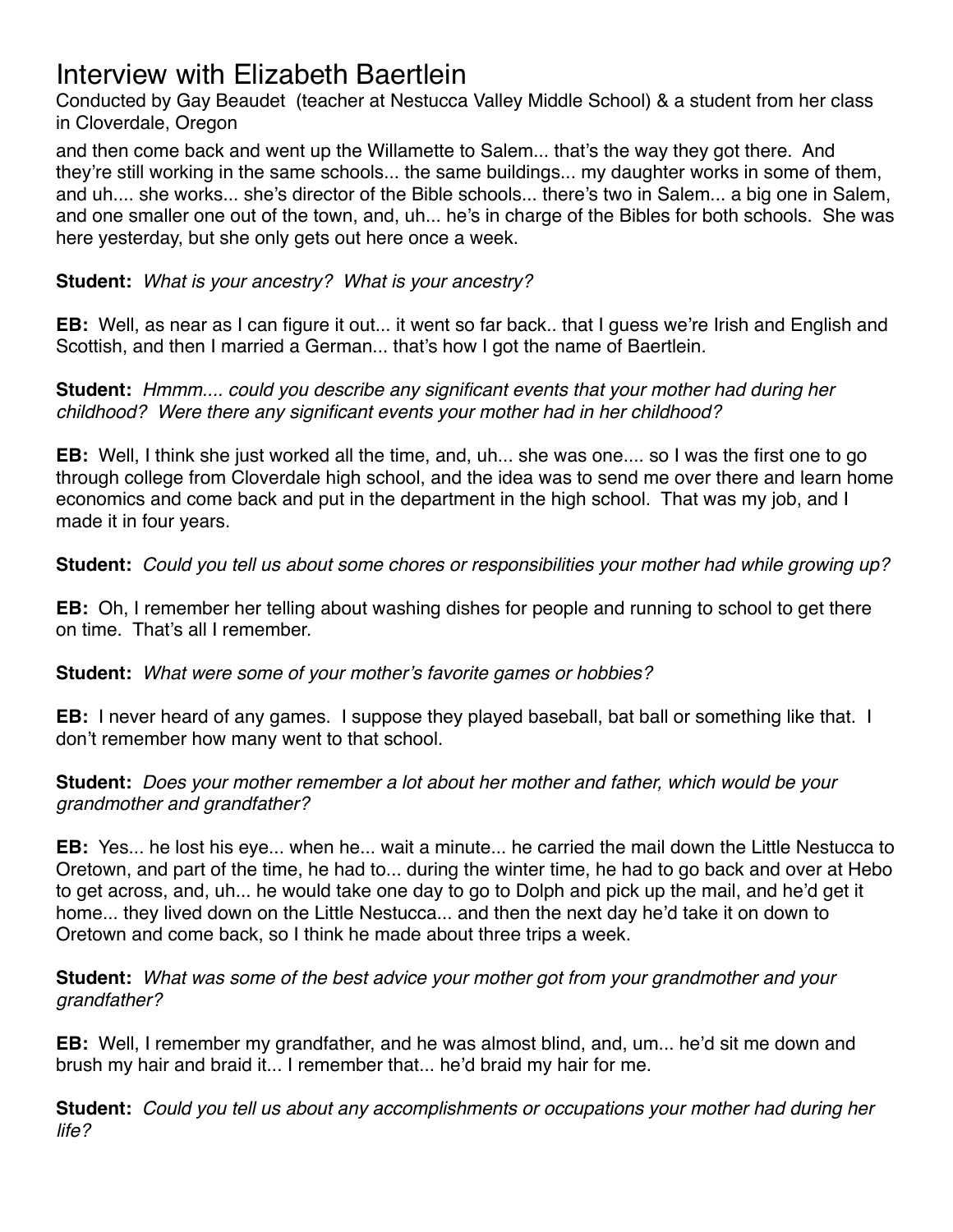Conducted by Gay Beaudet (teacher at Nestucca Valley Middle School) & a student from her class in Cloverdale, Oregon

**EB:** Well, we worked... or they worked on dairy farms, and eventually they came to Cloverdale.. I, uh.. .they lived in... they lived near St. Paul, and uh... I went to school out there to the Sister's school, and when it come time to move over here I had to move my horse, and nobody thought about a trailer or anything then, so I just got up one morning and took off, and I got as far as Sheridan the first night, and we had lived there before, so I stayed with some friends, put my horse in the livery stable, and the next day we come on across, and we finally caught up with the household team and wagon... and they were feeding the horses and watering them, and they weren't ready to move, so I kept going...

The horse was frightened, because she'd never been out of the valley, and she was just scared, but, uh... we came down Three Rivers and when we got to Dolph, and that's where my folks and their car caught up with me. My dad had been a homesteader and he figured that if it got dark I would just stop at a house and ask if I could stay overnight, and I didn't have the nerve to do it, so I just kept going. I stayed at Hebo Inn long enough to feed the horse, and it was pitch dark before we ever got to Cloverdale.

And we come down here to the junction by the Hudson house, and it was raining by then... and the sign... I could feel the sign and it said eight miles to Neskowin, so I knew that wasn't the way to go, so I stayed on Resort Drive, and then I went along for three more miles and somebody came along and came out and he had a light over his head, and he said it's two more houses, so they were watching for me. And apparently somebody put me on a mattress and I went to sleep. (chuckling) And that's the way I got here. The next morning I had the horse in a dairy barn... Charlie *(Ray)* raised dairy barn in Cloverdale, and I was banging on the door for school in Cloverdale... high school... they had all the grade school kids and all the high school kids all in the same building... can you imagine what a mess that was? Well, that's the way we got to....

**Student:** What special skills or interests did your mother have?

**EB:** Well, she was special in the way that she kept me reading books, or she would read books... she would read at night... she had a little lamp, and she would read to the rest of us... to the kids, you know, 'til they went to sleep, or she lost her voice, and then we'd sleep 'til the next night. I don't know what time we got up or what we did or anything... that was too far back. But she was... that was her incentive... to get me to read and to study, so that's what I did.

I was the first one to graduate from the Cloverdale school... high school, and the first one to come back and put in the home economics department... then the teacher wouldn't hire a married teacher... he wanted single women, and, uh... you know, how they went through all that back and forth... anyway, this principal got away with it, and he fired me because I was married, and some of the rest of the schools got into lawsuits, and they put that law out. It isn't true any more. If a married teacher wants to teach, that's ok. In fact, at the time that I was here, one teacher got married and then got a divorce and then that didn't work too well, and they let her come back and teach... but me, I was married and that was it. There was no place to go... she was either Tillamook or Lincoln City... there was no sense of getting into a high school. So that's what happened to me.

#### **Student:** *Are there community or religious activities your mother was involved in?*

**EB:** Well, yes, she was involved in church work and community work. And of course they ran a dairy and milked cows, like everybody does around here now. (chuckling)